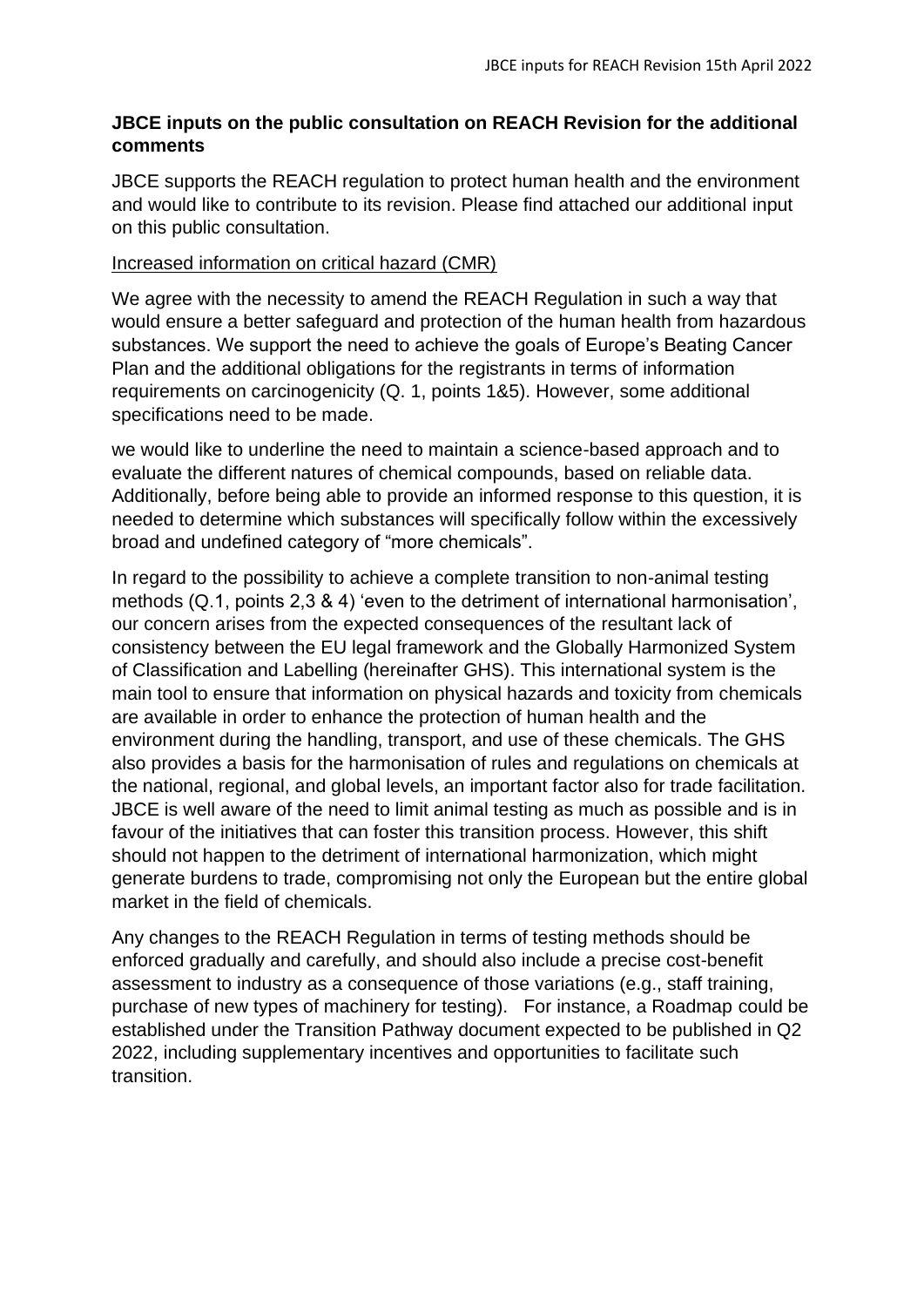## Information on the lowest tonnage band

Introducing additional information requirements into REACH also for low tonnage substances (below 10 tonnes) might result in a considerable additional burden for the industry, especially for SMEs, who generally do not have the resources, in terms of workforce or testing facilities, to face such obligations. It is the Impact Assessment on the REACH revision itself that states '*for industry, it is anticipated that stricter registration requirements, in particular for substances at lower tonnages and for certain polymers, will increase the administrative burden and related compliance costs<sup>1</sup>* '.

In this regard, for example, it is worth recalling the cost estimate run by the European Commission in parallel with the work on the CSS and published in the Staff Working Document (SWD) "*Review of certain provisions of the REACH Regulation as laid*  down in its Article 138".<sup>2</sup> In the document, the European Commission assessed that the costs for manufacturers and importers of drawing up the chemical safety reports for 1-10 tonnes CMRs was estimated at € 3,203,691, whereas that for downstream users was € 1,779,963, for a combined total of  $∈$  4,983,654. Although it was concluded that the measure is "*economically justified*", as well as "*affordable, both for larger and smaller companies*", the document specifies that "*it cannot be excluded that the costs carried by manufacturers or importers could be impacting competitiveness, especially if a substance is marketed only by one or few registrants. Thus, withdrawal of some substances from the market cannot be excluded*".

According to the above SWD, the European Commission assessed the necessity of expanding the obligation to develop a CSR to CMR substances in the lowest tonnage band. For the purpose of managing risks coming from CMR substances in more concrete way, it might make sense to introduce such obligations to these specific substances, which can also be in line with the obligation for phase-in CMR substances. However, the obligation to develop a CSR to other substances than CMR substances must carefully considered due to the above reasons.

# Information requirements on polymers

We are very concerned about the recent changes to the concepts that were prepared for a CARACAL subgroup meeting scheduled for April 1. These changes would overburden both authorities and industry. For the following discussion, JBCE assumes a reversion to the more pragmatic concepts that had been discussed previously.

In question 7, it is unclear what 'certain chemicals' would be subject to polymers requiring registrations (PRR) status, which leaves too much room for interpretation. It is unclear what data would be required: the data requirements should be

<sup>&</sup>lt;sup>1</sup> Inception Impact Assessment on Revision of EU legislation on registration, evaluation, authorisation and restriction of chemicals, European Commission 2021 (Ref. Ares(2021)2962933 - 04/05/2021)

<sup>2</sup> https://ec.europa.eu/environment/pdf/chemicals/2020/10/SWD\_article\_138.pdf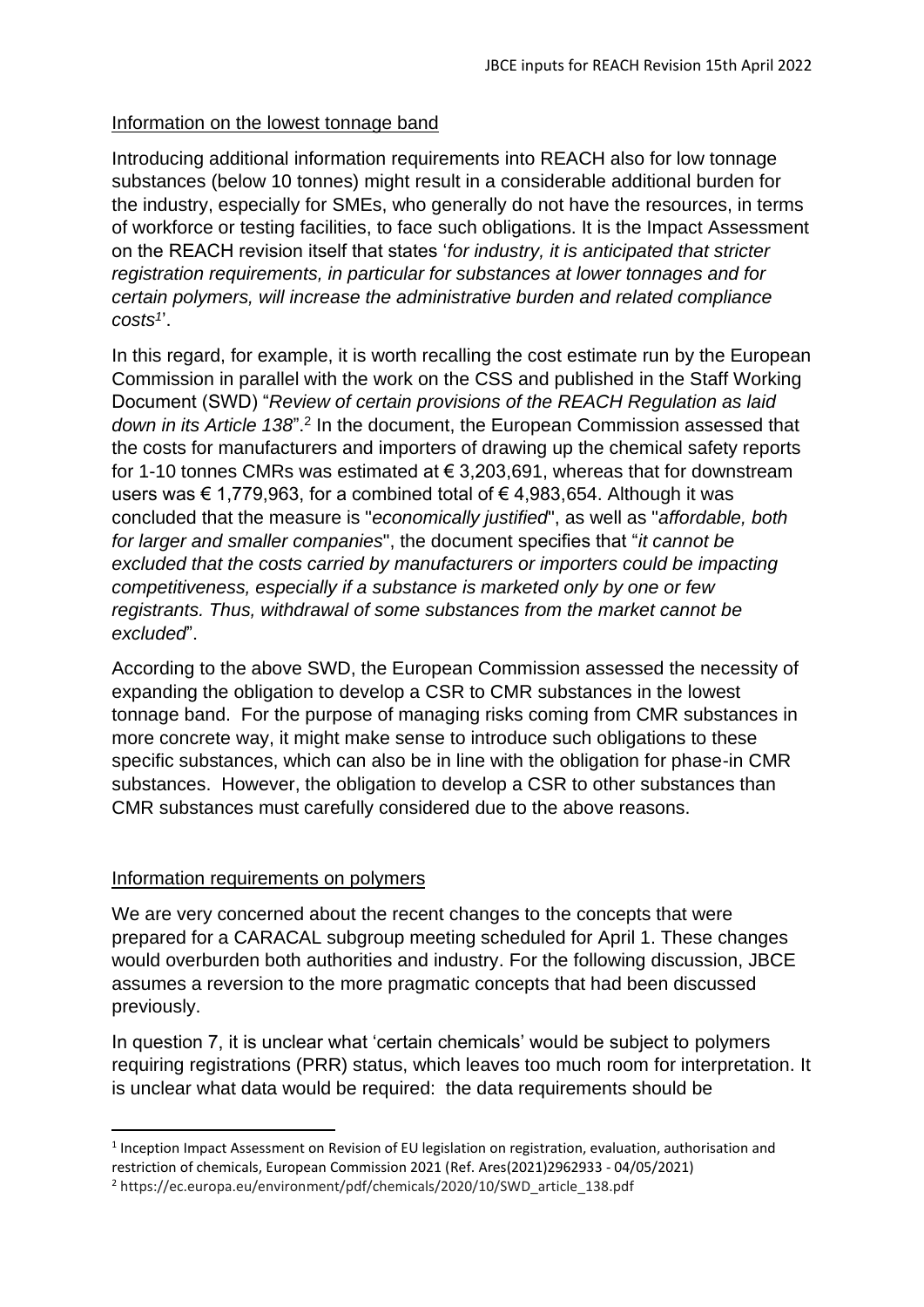appropriate to polymers, not a "copy-paste" of requirements for substances. The definition of reactive functional group is also unclear and ambiguous.

In this regard, it is worth mentioning that fluoropolymers have thermal, chemical, photochemical, hydrolytic, oxidative, and biological stability, as well as negligible residual monomer and oligomer content and low to no leachables. Also, they are practically insoluble in water and not subject to long-range transport. With a molecular weight well over 100 000 Da, fluoropolymers cannot cross the cell membrane

In question 7b, the questionnaire asks what kind of polymers should be registered under the new registration requirements. We would like to suggest that the EU refers to the currently available OECD's criteria of 'Polymers of Low Concern'<sup>3</sup>, and that polymers meeting these criteria be kept exempted from the PRR obligations. In particular, regarding the specific bullet point naming particular types of polymers '*Fluoropolymers and perfluorinated polymers'*, it is not only disproportionate and unfair but also would open the door to the possibility that the European Commission can impose registration obligations on any polymers without scientific and neutral justification, even if these any other polymers are identified as polymers of low concern in the OECD definition. In this regard, it is worth mentioning ECETOC (European Centre for Ecotoxicology and Toxicology of Chemicals)'s Conceptual Framework for Polymer Risk Assessment (CF4Polymers) in 2019<sup>4</sup>, supporting the PLC approach as a means to accomplish polymer risk assessment and support the findings of Henry et al<sup>5</sup>. They are 'unaware of scientific evidence to justify generally *assigning fluoropolymers the same level of regulatory concern as other PFAS*.'

Secondly, not all the cationic polymers are harmful and carcinogenic. Cationic polymers like divertive of acrylamide for example, which is often used as a water adsorbing resin of diaper. Natural polymer Poly(L-Lysin) is used as a food preservative.

If any criteria are to be set to identify PRR, it should be done in a scientific manner, not in a way to 'name and shame' certain particular polymers. If some fluorinated polymers are not in the scope of OECD polymers of low concern or any scientific and neutral criteria set by the revised REACH Regulation, then these fluorinated polymers would have to be registered. Our position applies to any other types of polymers.

## Information on environmental footprint

The CARACAL document on the environmental footprint in REACH (Doc. CA/18/2022) addresses this aspect. It already identifies several relevant legislation, such as the Eco-design for Sustainable Products Regulation (extending the scope of

<sup>3</sup> https://www.oecd.org/env/ehs/oecddefinitionofpolymer.htm

<sup>4</sup> TR 133-1 – THE ECETOC CONCEPTUAL FRAMEWORK FOR POLYMER RISK ASSESSMENT (CF4POLYMERS). ECETOC, 2019.

[<sup>\(</sup>https://www.ecetoc.org/publication/tr-133-the-ecetoc-conceptual-framework-for-polymer-risk-assessment](https://www.ecetoc.org/publication/tr-133-the-ecetoc-conceptual-framework-for-polymer-risk-assessment-cf4polymers/)[cf4polymers/\)](https://www.ecetoc.org/publication/tr-133-the-ecetoc-conceptual-framework-for-polymer-risk-assessment-cf4polymers/)

<sup>&</sup>lt;sup>5</sup> A critical review of the application of polymer of low concern and regulatory criteria to fluoropolymers, Henry et al, 2018 [\(https://setac.onlinelibrary.wiley.com/doi/10.1002/ieam.4035\)](https://setac.onlinelibrary.wiley.com/doi/10.1002/ieam.4035)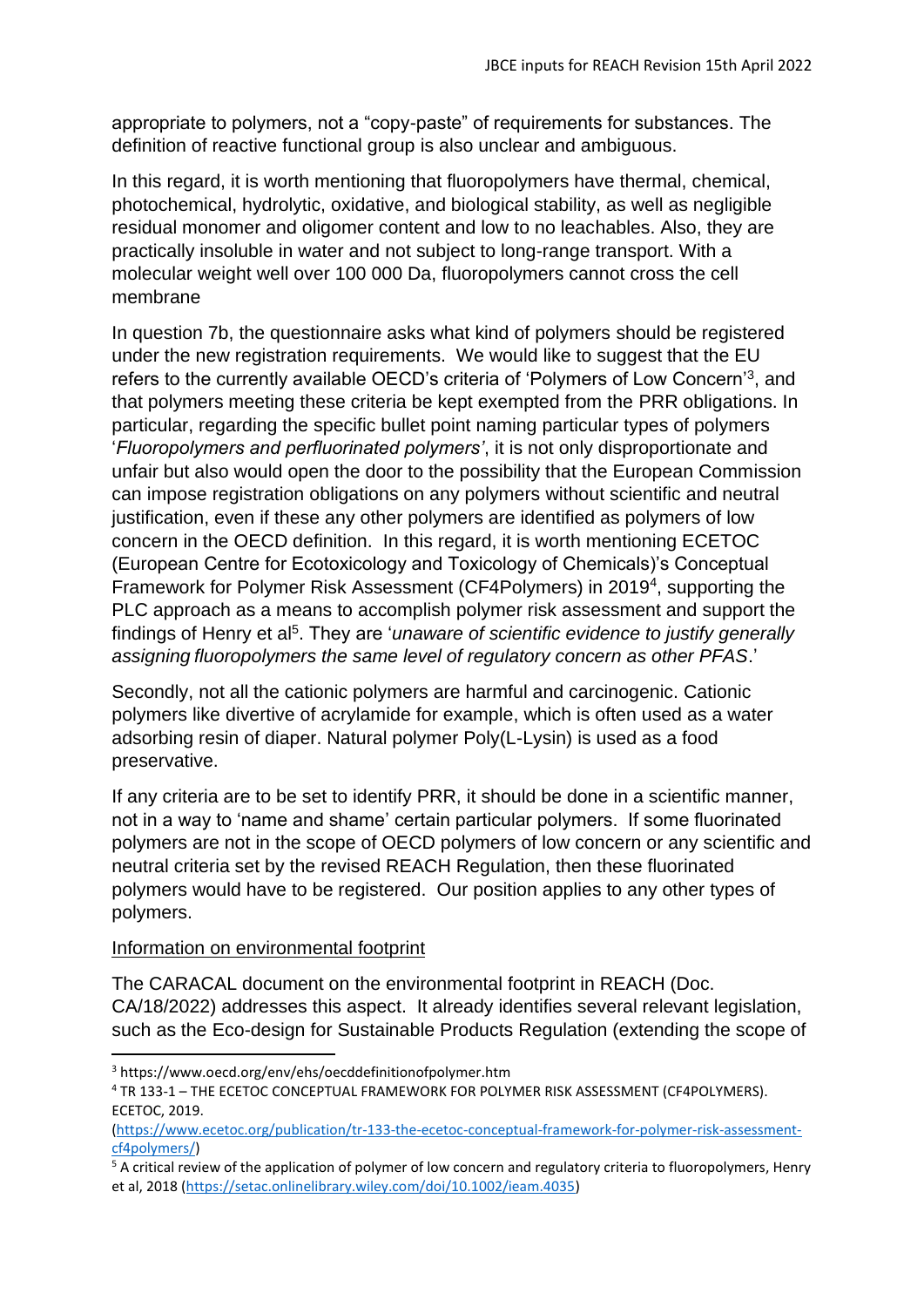the Eco-design Directive) and a proposal for a Corporate Sustainability Reporting Directive (CSRD). The ultimate goal of introducing this environmental footprint is, in our view, to make transparent the impact from production and sale of goods on and their environmental performance in relation to climate and water use etc.

The introduction of mandatory reporting requirements on the environmental footprint of substances/products as part of REACH registrations will unavoidably entail considerable complication across several regulations; not only the above-mentioned legislation but also, for example, the so-called Fit-for-55. Collecting information on the environmental footprint at the substance level would extremely be difficult, especially for intermediates and those substances which are further incorporated into articles and products. Therefore, information requirements on environmental footprint should not be required for intermediates.

As we stated in our position paper on the Carbon Boarder Adjustment System  $(CBAM)<sup>6</sup>$ , it is imperative to conduct a thorough impact assessment with the industry in terms of feasibility in day-to-day business and cost-efficiency. Any extension of scope beyond the initial items (namely, iron & steel, aluminium, cement, fertiliser and electricity) of the Commission's proposal would entail much more complex calculation methods. In particular, the calculation methods for the chemicals and polymer, as proposed in the ENVI amendment, are hugely more complex than those for steel or cement as highlighted by the Commission's impact assessment report. In our view, it is currently premature to include goods with complex calculation methods such as chemicals and polymers or downstream products in the scope of the CBAM. As a consequence, we are of the opinion that the environmental footprint should not be included into REACH at this stage.

Although the preservation of the environment is rightfully one of the European priorities, the increment of the legal obligations should take place gradually, guaranteeing the necessary balance between the goal to achieve a climate-neutral and circular economy and the need to preserve the competitiveness of the European chemical industry on a global scale. Therefore, REACH is not 100% fit for the purpose of introduction and use of the environmental footprint, and reporting requirements should not be made obligatory under REACH until the appropriate tools and guidance (i.e., Safe- and Sustainable by Design) are implemented.

#### Information on requirements on uses and exposures

As regards information requirements on use and exposure, JBCE believes that the information requirements on use and exposure should not be exclusively the responsibility of manufacturers and importers of chemicals, but also actual downstream users. The downstream users' obligations are already stipulated in the current REACH legal text (TITLE V: DOWNSTREAM USERS). Therefore, more emphasis should be made on strengthening communication along the entire supply chain.

<sup>6</sup> Joint Industry Recommendation on the proposal of Carbon Border Adjustment Mechanism (CBAM)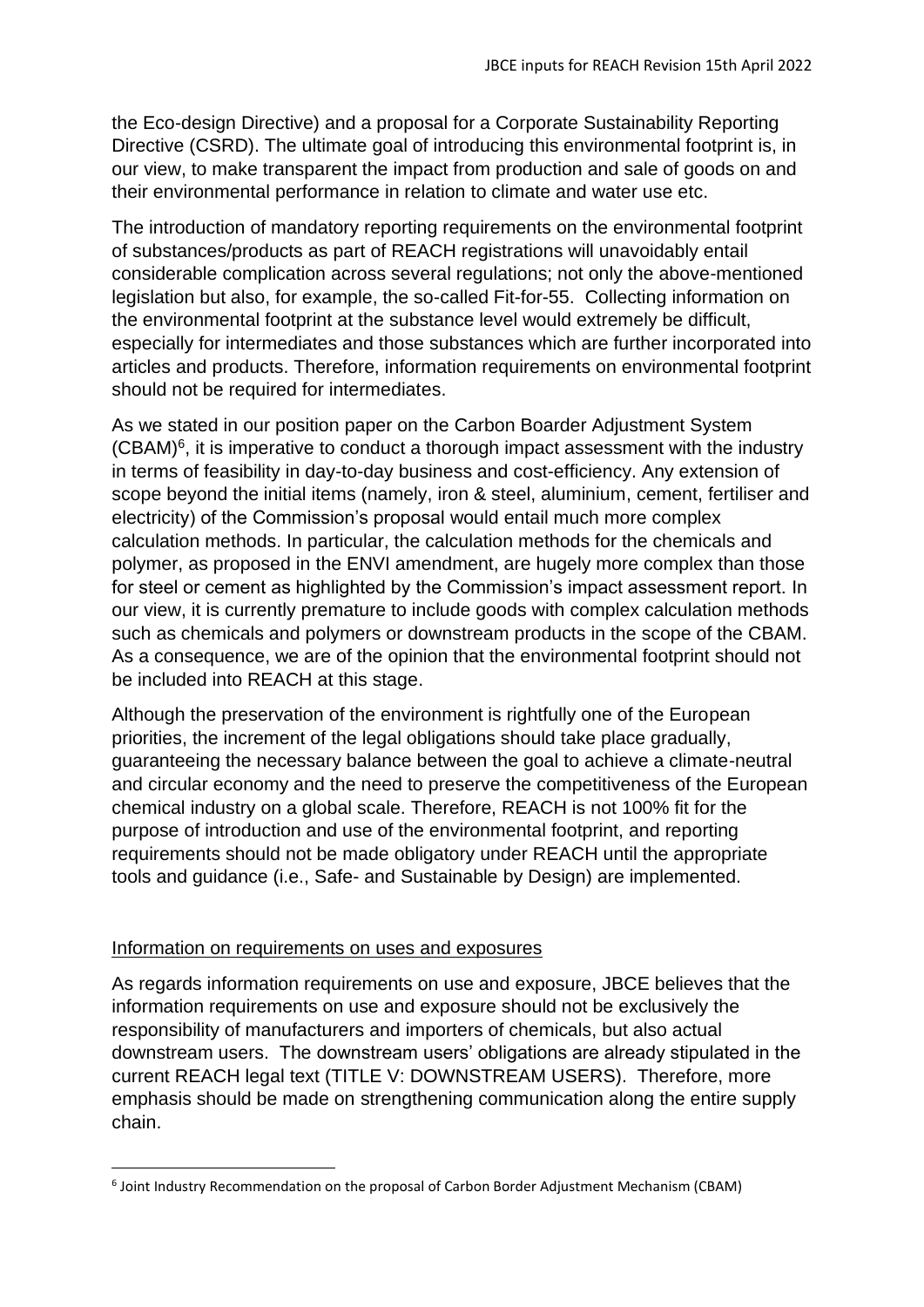Moreover, the obligation to provide information in regard to exposure should not apply to downstream users in cases in which substances are not intended for release.

## Simplifying communication in the supply chain

In general, JBCE endorses the better communication of hazard and risk management measures in the supply chain through (extended) safety data sheets, although in the questionnaire there is no detailed explanation of the 'harmonised electronic tools'. It must be emphasised that such communication through such tool should be maintained and limited within the supply chain.

### Changes to the provisions on the evaluation process

JBCE agrees with the need to establish a zero-tolerance policy aimed at ensuring the maximum level of compliance of the registrants with the obligations set in the REACH regulation. However, it should also be noted that the operators in the sector should be granted sufficient time for adjustment to ensure compliance with the upcoming new information requirements or any requests from the competent authorities upon compliance check, in order for registrants to re-organise the internal review planning of their dossiers (especially since those changes might entail increase and/or training of the personnel) and to bring missing information and data with a certain quality. Thus, JBCE supports for the authorities to request specific information provided that sufficient time is provided and the 'the right to be heard' is secured during the REACH compliance check process.

## **Essential uses concept**

Please refer to the separate document uploaded together with JBCE's response.

## **Reform of authorisations and restrictions**

In the Authorization process in REACH, the candidate list of substance is published and information is communicated in the process. This process contributes to the realization of risk management and systematic communication throughout the supply chain to prevent adverse effects on human health and the environment.

Substitution of hazardous substances in articles begins with the chemical manufacturer completing the necessary alternatives. However, in the final product, it is necessary not only to substitute for harmful substances, but also to carefully evaluate the performance, quality, reliability, safety and durability of the product. Since the evaluation requires huge cost and time, it is important to convey information in the supply chain. As a result, the current Authorization process helps to obtain early material risk information across the supply chain and contributes to the environment and human health.

We are convinced that the authorization process is a valid process for all stakeholders in this supply chain, so we recommend choosing Option 1. However,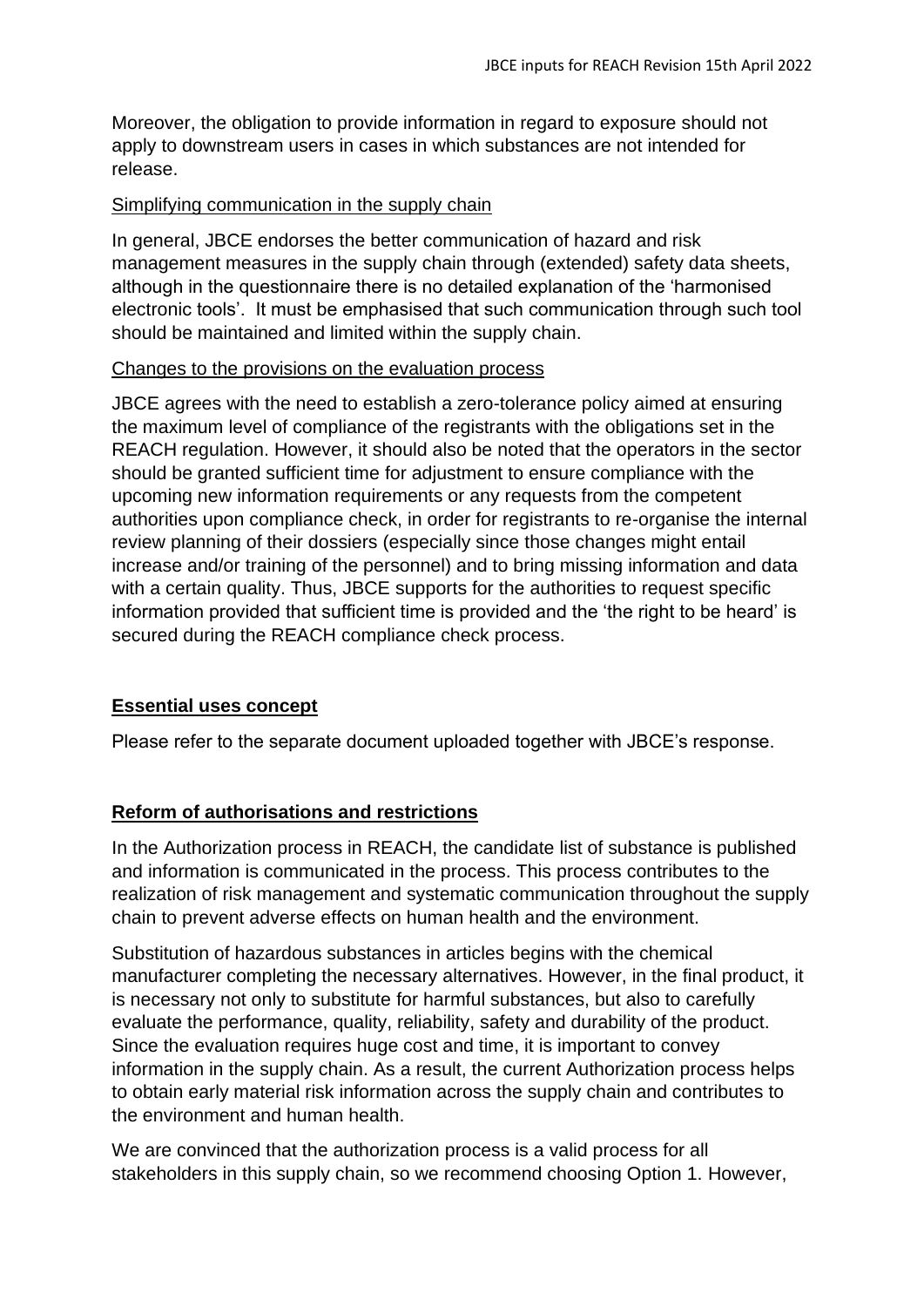simplification alone may not be sufficient. For example, fairness is required for all stakeholders, such as certainty of plans and competitiveness with non-EU manufacturers. This could be further improved. In addition, we recommend that the restriction process incorporate scientific requirements and clear, detailed procedures similar to the authorization process, as well as the authorization process.

# **Generic Risk Management Approach**

The application of the Generic Risk Management Approach (GRA), as established under Article 68(2), currently applies only to CMR substances in consumer products and is planned to be extended to other hazard classes and professional uses. According to this simplified process, there is no need to run a use-related risk assessment before the restriction or prohibition of the use of substances.

First of all, regarding the said 'other hazard classes', JBCE would like to remind that not all the aspects mentioned in the questionnaire are currently identified as hazard classes.

- Endocrine disruptors (ED) with effects for human health not a hazard class;
- ED with effects on the environment not a hazard class;
- Persistent, bioaccumulative and toxic substances (PBT) not a hazard class;
- Very persistent and very bioaccumulative substances (vPvB) not a hazard class;
- Substances with specific target organ toxicity, single exposure (STOT SE), differentiated based on target organ;
- Substances with specific target organ toxicity, repeated exposure (STOT RE), differentiated based on target organ;
- Immunotoxic substances not identified or defined under UN GHS;
- Neurotoxic substances not identified or defined under UN GHS;
- Respiratory sensitisers.

Particularly, JBCE is aware that the European Commission is aiming at identifying ED and PBT/vPvB as hazard classes under CLP, and supports the position presented by Japan Chemicals Industry Association (JCIA) in the public consultation on the CLP revision.

Now, JBCE would like to emphasise that the GRA approach does not distinguish between hazard and risk. If not properly implemented, this could lead to the restriction of market-relevant products that may not pose a risk for human health or the environment, without previous risk characterisation or socio-economic assessment. We believe that the determination of risk should be a pre-requisite for assessing the proportionality of any regulatory action and for cost/risk benefit analysis.

Next, JBCE does not support the extension of the GRA to professional uses. The tasks carried out by the professionals are not comparable to the use that consumers make of products. In addition, it should be noted that there is currently no definition of professional uses under the REACH Regulation. Specific criteria should be applied when developing such a concept, taking into consideration the level of